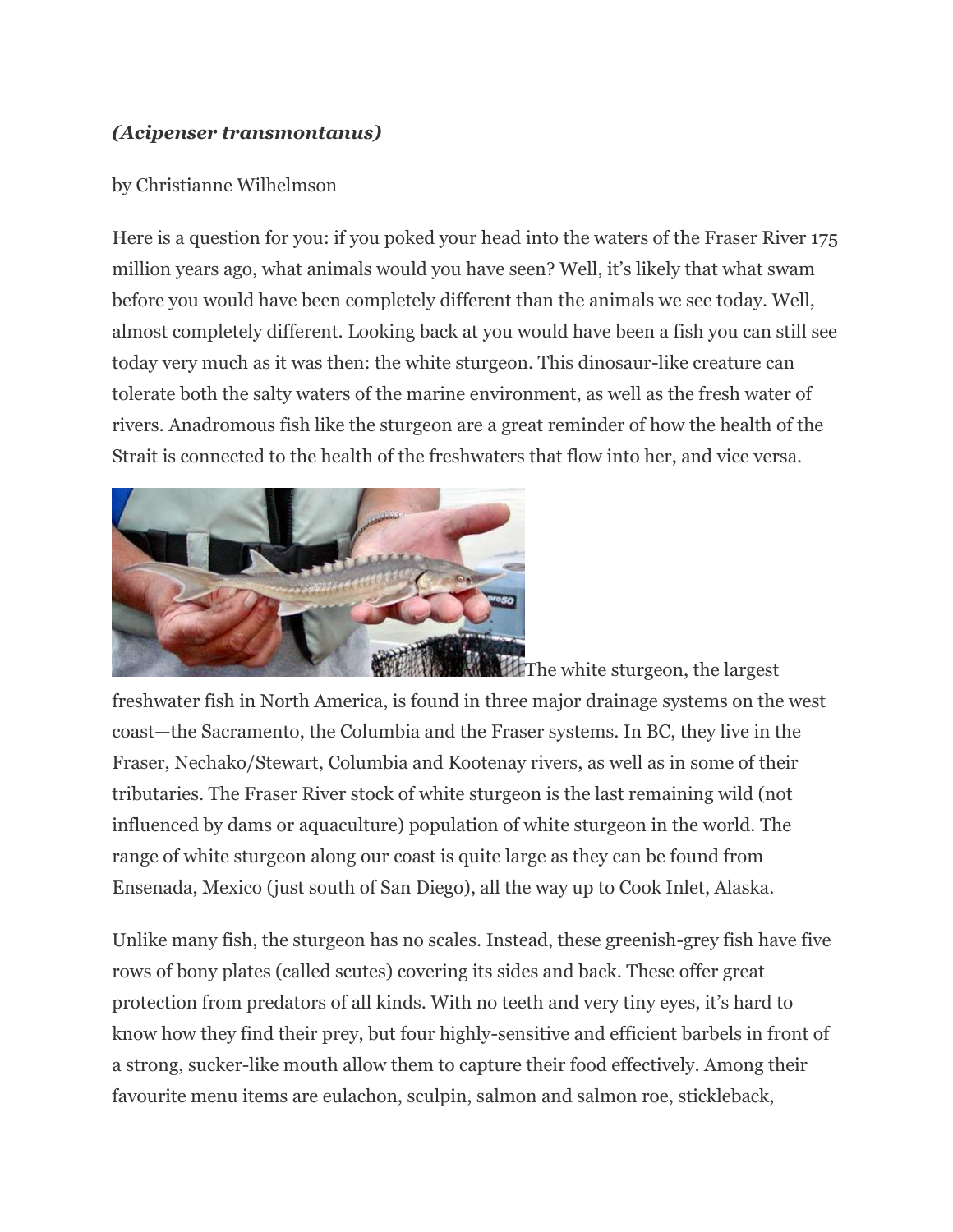freshwater eels, lamprey and crayfish. Smaller sturgeons rely on chironomids, as well as insect larvae, mollusks and invertebrates. White sturgeon is often mistakenly grouped with sharks because like these animals, they have a cartilaginous skeleton.

An incredible characteristic of the white sturgeon is how long it can live. Individuals over 100 years old have been confirmed, while there is evidence that they can live up to and perhaps beyond 150 years. White sturgeon grow very slowly but eventually can reachlengths of 6 m and weigh over 600 kg. With such long life spans, it's not surprising that it takes them a long time to reach sexual maturity. Females don't spawn until they are at least 18 years old, some not until they are 26! Males need to be at least 14 years old to become sexually mature. This long sexual development means that their population is at greater risk of harm if too many individuals are fished out before they've had a chance to breed.

Not all white sturgeon spend time in the marine environment. Though they can tolerate both salt and fresh water, and stocks that have access to the ocean may (or may not) migrate to the ocean, other stocks, such as those in the upper reaches of the Fraser and Nechako/Stewart rivers, may never go to sea. It's difficult to learn about the life history of an animal that makes its home both in rivers and the sea, but we do know that the white sturgeon tends to move into large river systems in the spring months to spawn. They spawn in fast moving waters; however, the exact locations varies. They have been known to spawn in murky side channels, pebbly or sandy bottoms or in deeper, less murky main channels. Temperature, day length, strength of water current and riverbed material all affect when a fish spawns. Spawning may not be an annual event for each fish; some female white sturgeon may have gaps of  $5 - 11$  years between spawning events. The infrequent spawning nature of white sturgeon is yet another reason why their population has trouble replacing individuals lost.

The history of the white sturgeon is eerily similar to many other species that are now at risk. Heavy commercial fishing in California, Oregon, Washington, and BC before the turn of the 20th century nearly wiped out all three major stocks of white sturgeon. Today, heavy harvesting restrictions have been placed on all white sturgeon stocks. In BC, a moratorium on all harvest and retention of white sturgeon was implemented in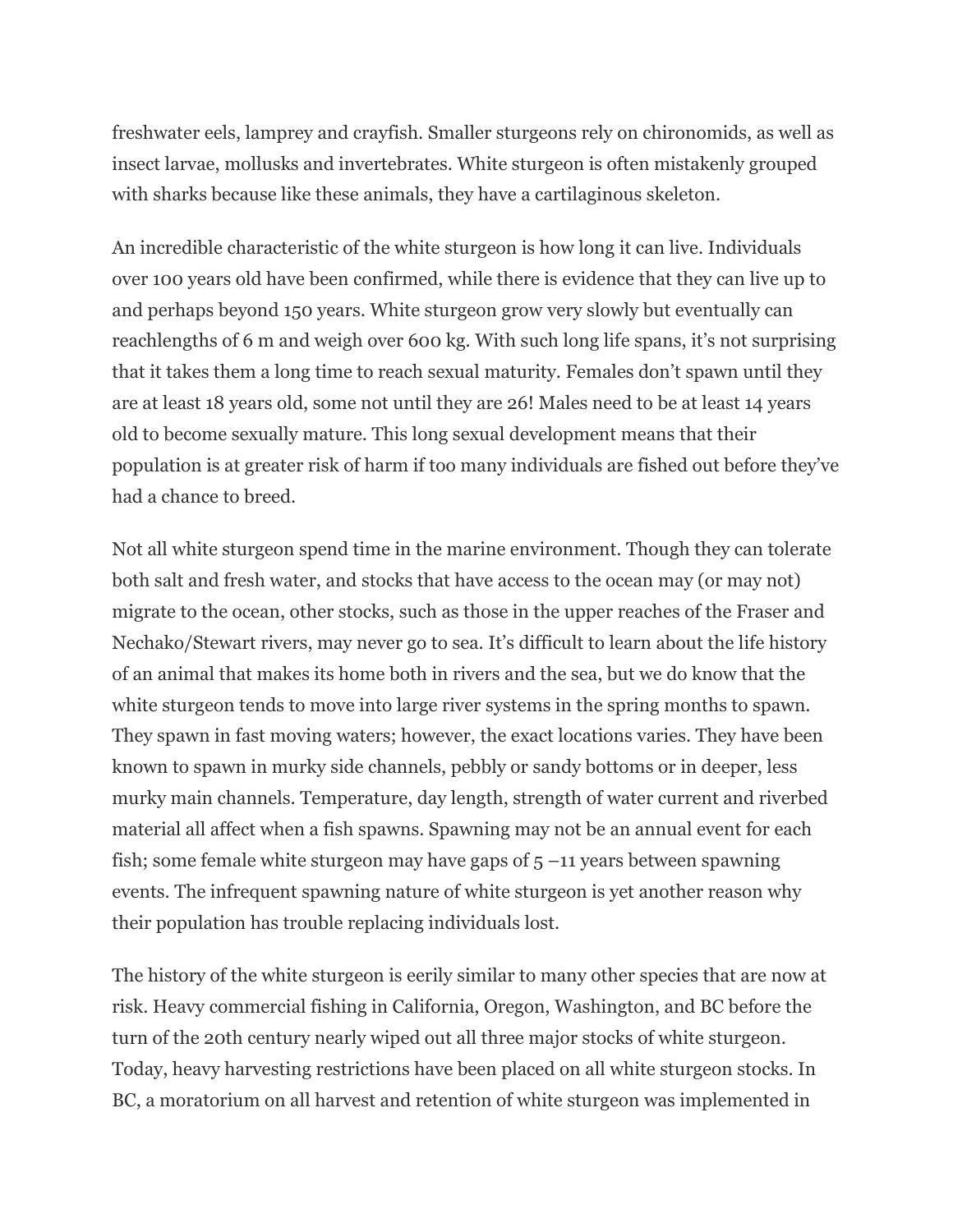1994. The Committee on the Status of Endangered Wildlife in Canada (COSEWIC) regards this fish as vulnerable, while the BC government has placed it on the "Red List" for species being considered for designation as endangered or threatened.

Recent estimates from a three-year tagging and recapture study conducted by the Fraser River Sturgeon Conservation Society (FRSCS) in 2002 indicate that thereapproximately 50,000 adult and sub-adult white sturgeon (40-220 cm in length) living in the lower 130 kilometers of the mainstream Fraser River (Steveston to Yale). These numbers are promising since a high proportion of juveniles in a population, as is the case here, indicate the population is in rebound mode and starting to recover. However, because estimates show that likely only 5.5% of the population is sexually mature and that older fish over 200 cm long probably represent less than 2% of the population, there is still a long way to go. Also, the current status of the fish is not as positive on the Nechako, upper Columbia and Kootenay, where populations are declining and unable to replace those individuals that die.

There are many pressures on this species: creation of hydro-electric dams, as well as diking and drainage projects which change their habitat; human competition for food such as salmon; introduced species; and dredging. Although there are still no clear connections between sand and gravel removal and the impact on white sturgeon, there is evidence that the few remaining side channels in the mid-Fraser Valley provide key habitat for spawning sturgeon; these side channels are some of the top targets for the gravel industry. We also know that young sturgeon like to live near sand, along with their food sources, and it is possible that increases in dredging to maintain shipping channels and provide sand for development may be removing more key habitat and putting further pressure on this species.

The good news is that there is recognition that work needs to be done to help this fish that has already survived so much, and for so long. Recovery plans are in place on both the Nechako and Columbia River; a similar plan for the Fraser River is under development. The goal of these plans is to identify all threats and risks to these populations, stabilize the current populations, and hopefully see them through to